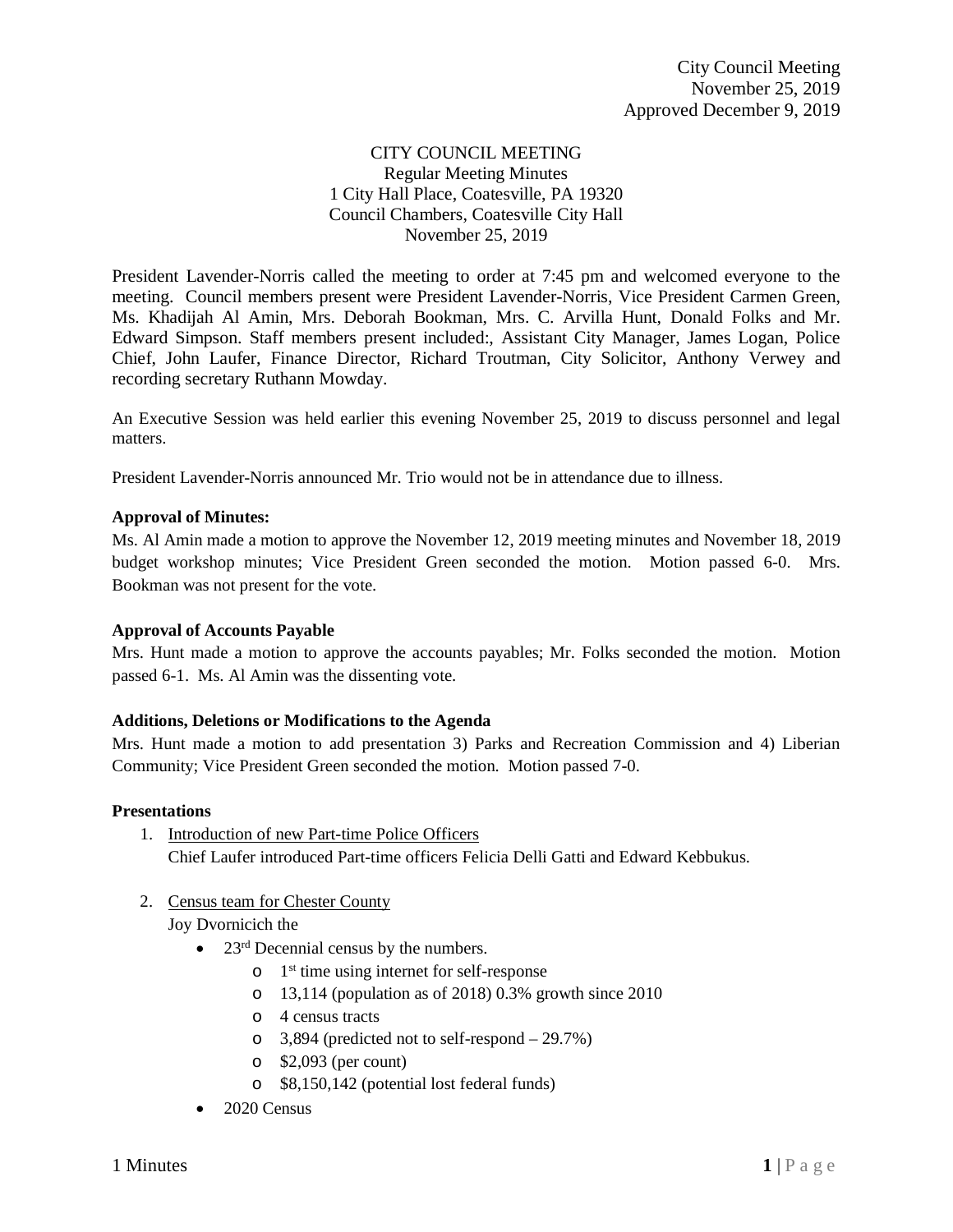- o 10 simple questions
- Schedule
	- o Campaign runs from August 2019- August 2020
	- o Total count due August 2020
- 3. Parks and Recreation Commission James Bookman

Mr. Bookman sked for a budget in the amount of \$1,150.00 for the Santa House, Winter Wonderland. The monies will assist with all the decorations. President Lavender-Norris suggested the Grand Prix provide the funding. Mr. Bookman provided an update on Patton Park. There needs to be a better line of communication regarding the basketball court set up.

4. Liberian Community

Mr. Wilson announced the Liberian Community is looking for a building to use as their Community Resource Center. He asked the City to help identify a building for their use.

# **Citizens' Hearings –** *Regular Action Items Only* **(3 Minutes)**

There were no citizens hearings on regular action items only.

#### **Regular Action Items**

1. Receive and consider 2020 Preliminary Budget

Mr. Verwey read the Chart on the City Code §2-604 E Council review: on or before 30 days prior to the end of the fiscal year, the Council shall complete its review of the proposed budget, make such adjustments as it deems necessary and adopt a preliminary budget.

Ms. Al Amin made a motion to approve the 2020 preliminary Budget; Mr. Folk seconded the motion. Motion passed 6-1. Vice President Green was the dissenting vote.

Council scheduled a budget workshop on Monday December 2, 2019 to discuss revisions to the preliminary budget.

2. Receive and consider Accounting Policy and Procedure Manual

Mr. Troutman explained the Manual has not been updated in years and is required as one of the auditor findings to update the policies and procedures manual.

Mr. Folks made a motion to approve the Accounting Policy and Procedure Manual; Ms. Al Amin seconded the motion. Motion passed 7-0.

3. Receive and consider rescinding Resolution No. 2019-14 approved on May 13, 2019 - requesting a Greenways, Trail and Recreation Program grant of \$195,000 from the Commonwealth Financing Authority to be used for the revitalization of Palmer Park

Mr. Logan explained DCNR asked to rescind the Resolution 2019-14 as the amount approved is incorrect.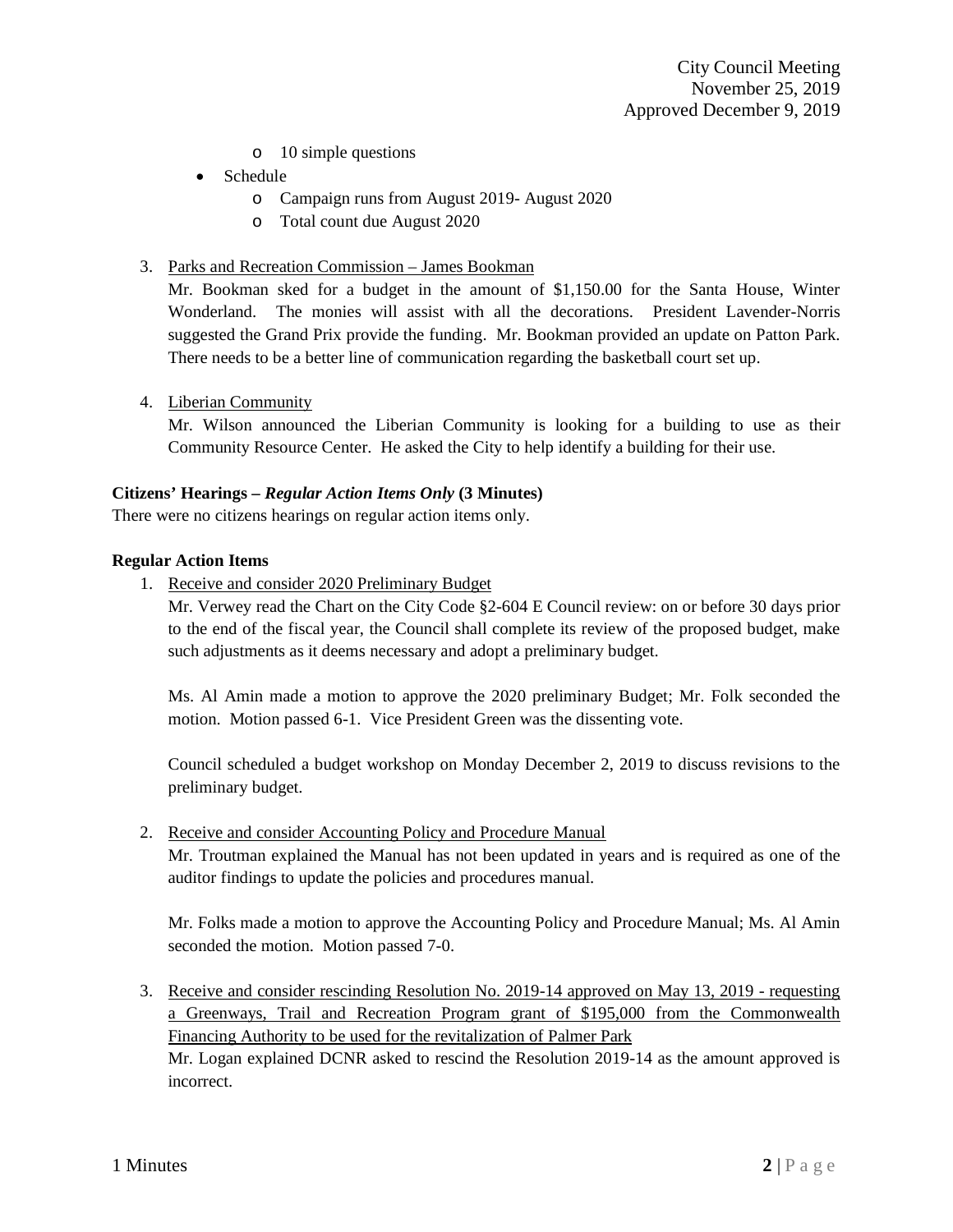Vice President Green made a motion to rescind Resolution No. 2019-14 approved on May 13, 2019 - requesting a Greenways, Trail and Recreation Program grant of \$195,000 from the Commonwealth Financing Authority to be used for the revitalization of Palmer Park; Mrs. Hunt seconded the motion. Motion passed 7-0.

4. Receive and consider Resolution No. 2019-20 requesting a Greenways, Trail and Recreation Program grant of \$100,000 from the Commonwealth Financing Authority to be used for the revitalization of Palmer Park

Ms. Al Amin made a motion to approve a Resolution No. 2019-20 requesting a Greenways, Trail and Recreation Program grant of \$100,000 from the Commonwealth Financing Authority to be used for the revitalization of Palmer Park; Vice President Green seconded the motion. Motion passed 7-0.

Vice President Green made a motion to close action items; Mr. Folks seconded the motion. Motion passed 7-0.

# **Discussion Item**

1. Meeting Minutes

Mrs. Bookman at the last meeting the Movement event was approved with the recommendation of police presence. She asked if this is consistent and have there been other events where the fees were charged. After review, there has not been a fee charged for Police presence in over a year. The application process needs to be consistent. The person handling the process should be knowledgeable when accepting the permit.

2. Doris A. Robinson-Spann Dedication

Mrs. Hunt thanked everyone that took a part in the event on November 23, 2019 for Doris Spann-Robinson. The dedication at  $10<sup>th</sup>$  Avenue and Chestnut was over the top. 150 to 200 people attended. Thank you, Mr. Logan for help with set up and clean up. We need to rededicate Martin Luther King, Jr. Boulevard. There needs to be a dedication ceremony.

# **Solicitors Report**

Mr. Verwey announced he:

- Reviewed and advised the City on certain real estate documents.
- Addressed questions related to possible ordinance amendments.
- Addressed certain land development issues on behalf of the City.
- Addressed certain personnel issues.

# **City Manager's Report**

Due to City Manager absence, there was no report.

# **Assistant City Manager Report**

Mr. Logan announced:

• The work on  $4<sup>th</sup>$  Avenue and the Route 30 & 82 realignment contunes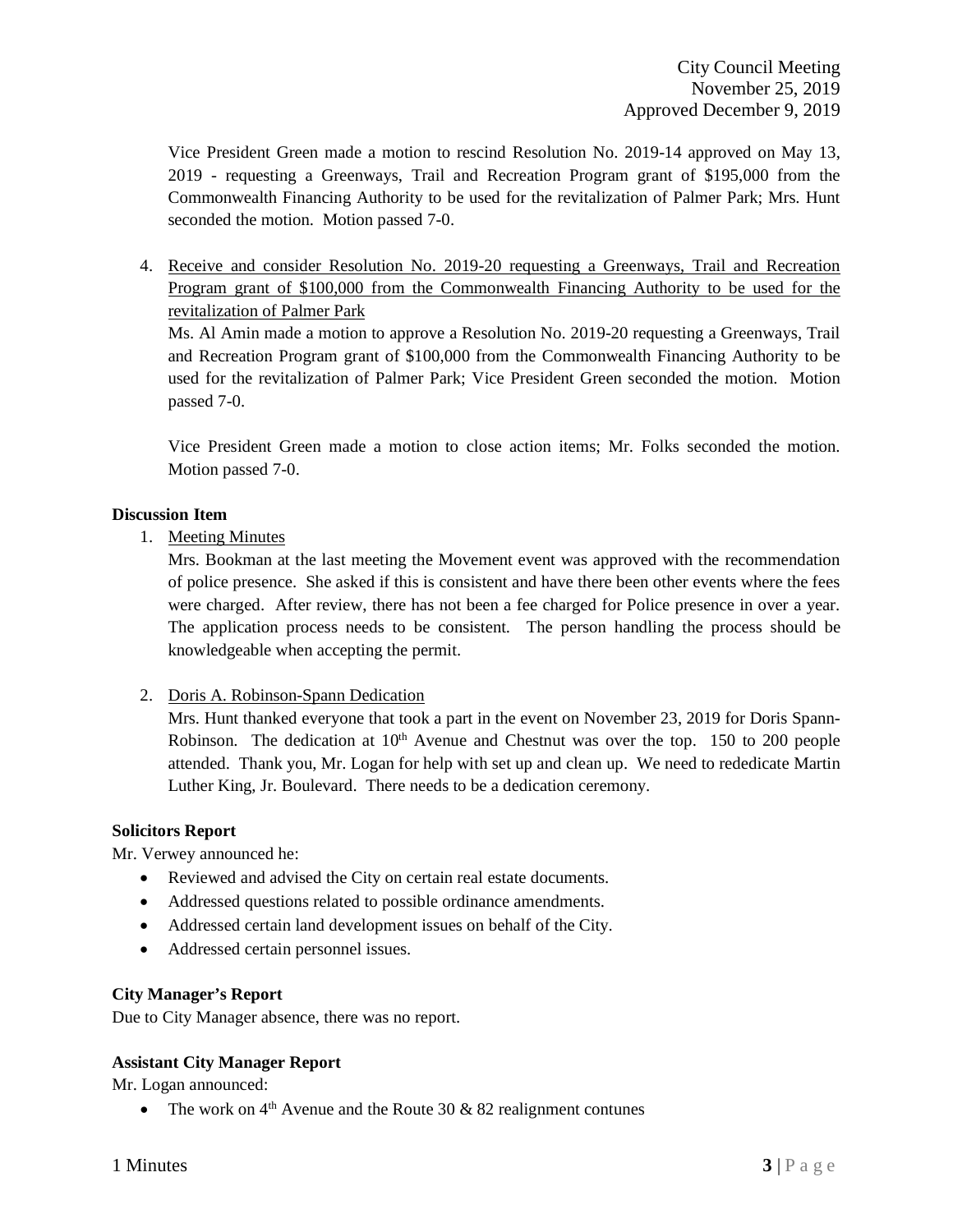- The paving has been completed on Martin Luther King, Jr. Boulevard
- Public Health Accelerator Conference
- Unity Day Planning Group has been meeting for the 2020 event
- The Ash Park Advisoty Group has been meeting monthly
- Parks and recreation Commission have met to plan events for December
- The Coatesville Train Station to meet on the planning of the new station

# **Finance Director Report**

There was no Finance Director report at this time.

# **Citizens' Hearings –** *Non-Agenda Items Only* **(3 Minutes)**

#### Richard May

Mr. May stated he has spoken to Derrick Morgan about the performing arts center on the Flats. Mr. May would like to explore using the building at 112 East Lincoln Highway as a temporary performing arts building.

#### Laurie Shannon-Bailey

Mrs. Shannon-Bailey congratulated Mrs. Bookman on her win as Prothonotary. She presented a check to Chief Laufer for Shop with a cop. Since Shop with a Cop received enough money for their event. The check will be used for mentoring program with Coatesville Juvenile Alliance.

Mrs. Bookman made a motion to close citizens hearings on non-agenda items; Vice President Green seconded the motion. Motion passed 7-0.

# **Special Events**

There were no special events at this time.

#### **Council Comments**

Mr. Simpson thanked everyone for attending the meeting. I appreciate you all. Have a Happy Thanksgiving and see you after the Holiday.

Mr. Folks stated it is good to be back. It really is good to be back. I believe this Council is working hard to move forward with the City. I'm excited my first day back, well it was Saturday. I helped feed people on 3rd Avenue and Fleetwood Street from the food truck from HBO, who was giving ack to the community and the event Mrs. Hunt put together, Oh Man, Coatesville shined! It was really good. It was really good. The big event coming up is "Shop with a Cop." I've been going for 15-16 years. That's my baby. The Chief and the cops put on a really good event for our children who can't afford a baby doll or a pair of socks. The event is December  $14<sup>th</sup>$ . Everything is going on that day to. If you could come out on the 15<sup>th</sup> and help out. Be a volunteer or chaperone, come see me. This is my baby too. We meet at Olivet Church at 3rd and Chestnut Street to have breakfast and then head to Walmart, full on cops. To feed on that, one time we had a kid, that all he wanted to do is buy some food because he didn't have none at home and he was hungry. He was able to use the \$100 for food and was given another \$100 for Christmas gifts. So, that's the kind of people we get at this. It's a great day, Super Day. Pray for our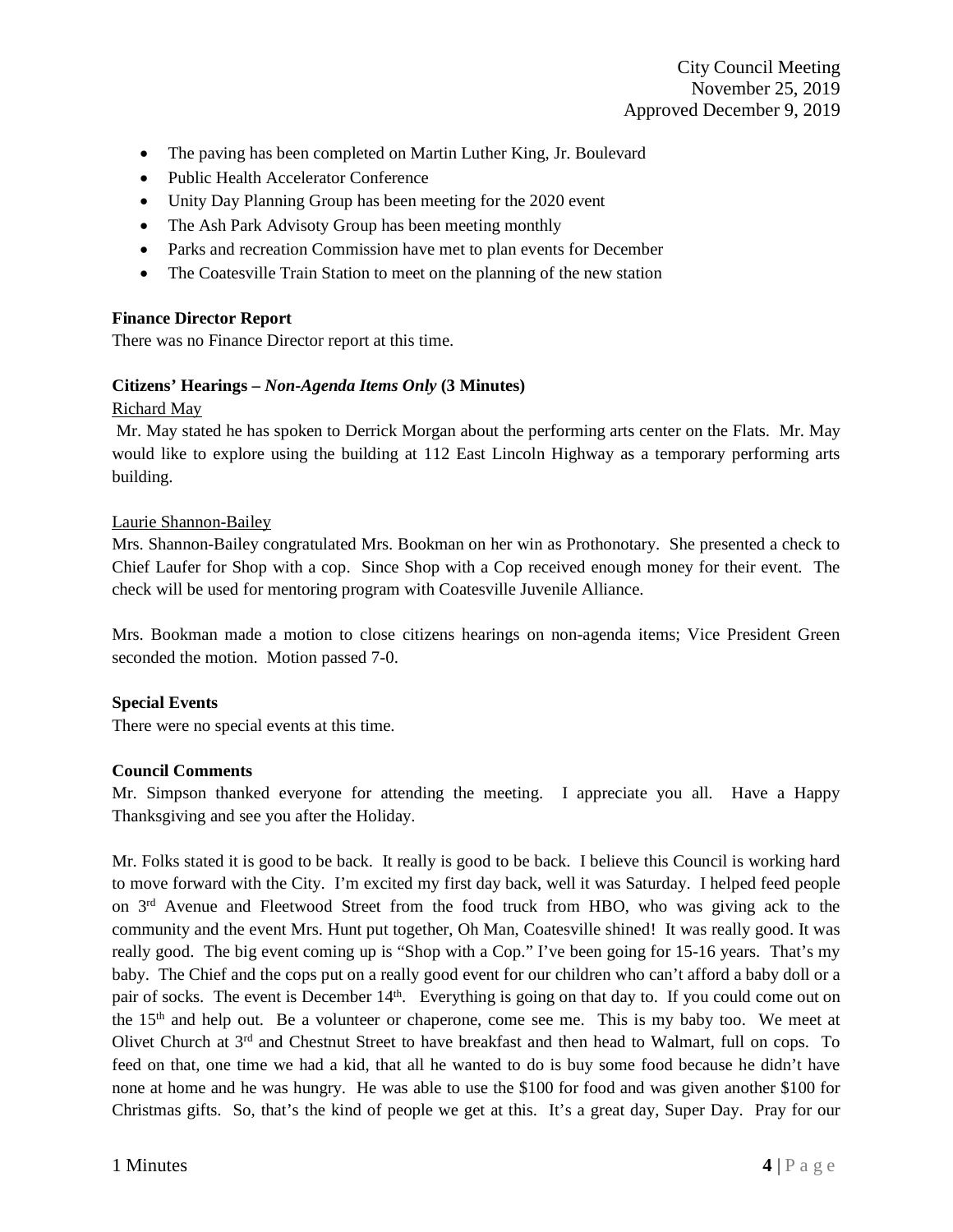City, keep our City in your prayer because we need prayer, pray for this team, pray for the Police Department, you see we just got two more and keep us safe. That's what I like about the City. My brothers over there, somethings going to happen so, keep coming. Thank you, have a good night and a Happy Thanksgiving.

Mrs. Hunt wished everyone a good evening. I thank you for spending your evening with us once again. It's good to see you here. I would like to echo many of the words my colleague spoke. We area good City! We area good Council and I am proud to be a part of it. Thank you, Ms. Al Amin for your help on Saturday. She came down to 10<sup>th</sup> Avenue after helping at the event and helped to make sure everyone was served. I just want to thank you. Good evening. Have a Happy and Blessed Thanksgiving. I look forward to seeing you again.

Ms. Al Amin thanked everyone for continuing to come out and for all the support you give the City. Thank you, gentlemen for coming out. I am going to keep your venture in prayer. I certainly hope we can work together to make this happen. I think this is a wonderful idea you want to do. Mr. Folks, I want to welcome you back, all healed and hip is all better and your back to a=walking normal. Congratulations to everyone on their success at the election this year. We need to continue to work together to move the City forward. Hope everyone has a great holiday and safe travels home.

Mrs. Bookman thanking everyone for coming out and staying with us. I want to wish everyone a Happy Thanksgiving and will do it again on December  $9<sup>th</sup>$ .

Vice President Green wished everyone a Happy Thanksgiving. Liberian gentlemen we appreciate your willingness and coming out to our meetings. I hope that you will be able to find a building and you will be able to do something with your organization and community service. It is good to see you Reverend Acey. I was so encouraged this afternoon, we received an email form Pastor Dan Wagner. He sent an email out to the City saying that he was encouraging us and thanking us for our leadership and that thye prayed for the City and also prayed for the leadership of the City. It was really encouraging because I am a faith-based woman. I know prayers are need and prayers are welcome. I appreciate those who support us, support is support. Our city has gone through a lot and I see a transformation. I see a lot of change in the City of Coatesville. You know when you are o the right path, things are looking good, the enemy can come in and I just want to keep our City in prayer. We have a young man who is missing, pray for his family. Mrs. Hunt has been speaking about an organization that she is going to start up because of the number of young children missing that you hear about. There is a problem whether it is human trafficking or whatever the reasons. We need to be mindful to lift up our young people and parents. I thank Chaya for coming. I'm glad to see you out today. I thought you were coming to the podium for something but it's good to see you. Like I said, there's a lot going on in Coatesville. I know it excites me every day when I ride down 30 and get to 1<sup>st</sup> Avenue and then get to 4<sup>th</sup> Avenue and see all the changes. I see that things are coming and you hear about the amount of people that are excited about Coatesville and they live outside of Coatesville. People are loosening up about driving through Coatesville and I'm encouraged by that. Thank you everyone. Thank you, staff. You know, Richard, I can be difficult at times but I just want to get a better understanding of this. Just want to thank everyone for the job and service they do, Chief, Ruthann, Mr. Logan and Mr. Verwey. Have a good holiday and be safe.